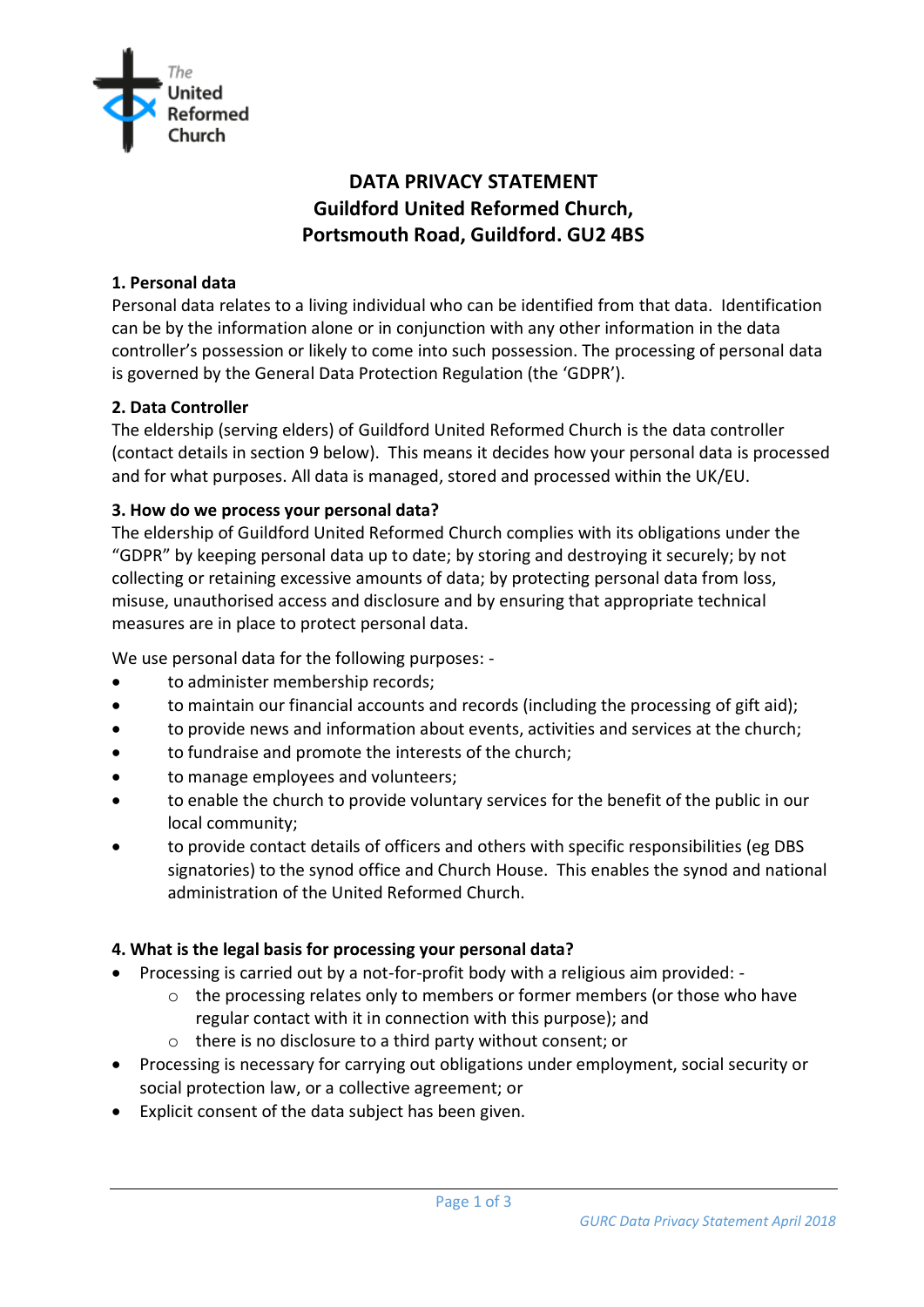## **5. Sharing personal data**

Your personal data will be treated as strictly confidential and will only be shared with other members of the church in order to carry out a service to other church members or for purposes connected with the church. We will only share your data with third parties with your consent.

## **6. How long do we keep data?**

We retain data on the following basis:

| <b>Record Type</b>                   | Retention period & reason for retention                           |
|--------------------------------------|-------------------------------------------------------------------|
| Membership rolls                     | Indefinitely for historical records                               |
| <b>Contact details of Members,</b>   | 24 months after the last contact for purposes connected with      |
| adherents and friends                | the church's activities                                           |
| Cradle roll                          | Indefinitely for historical records                               |
| Gift aid declarations and            | 6 years after the tax year to which it relates for legal          |
| paperwork                            | requirement                                                       |
| <b>Registers of Marriage</b>         | As required by the Registrar General for legal requirement        |
| <b>Register of Baptisms</b>          | Indefinitely for legal requirement                                |
| Personal data relating to events for | Disposed of immediately after the event unless anything has       |
| which additional information is      | occurred (eg an accident) which indicates that records should     |
| gathered                             | be retained for a longer period.                                  |
| Records of attendance of             | Indefinitely for safeguarding purposes                            |
| children/young people and helpers    |                                                                   |
| <b>Insurance Records</b>             | 6 years after the calendar year to which it relates for legal     |
|                                      | requirement                                                       |
| Safeguarding matters                 | Indefinitely or until advised otherwise by authorities.           |
|                                      | Legitimate interest requirement.                                  |
| <b>Accident Books</b>                | 3 years from the date of the last entry (or, if the accident      |
|                                      | involves a child/ young adult, then until that person reaches the |
|                                      | age of 21) for legal requirement                                  |
| Complaints (non-safeguarding)        | 3 years after resolution of complaint (unless further action is   |
|                                      | anticipated) in case follow up is necessary                       |
| <b>Minute Books</b>                  | Indefinitely for historical records                               |
| <b>Employee Records</b>              | 6 years after the date of termination of employment for legal     |
|                                      | requirement                                                       |
| Pension Records (money purchase)     | 6 years after transfer or value taken for legal requirement       |
| Photographs and videos of events     | 24 months after the event - selected items retained for           |
|                                      | historical records                                                |
| Web site & Social media              | Data used with permission                                         |

## **7. Your rights and your personal data**

Unless subject to an exemption under the GDPR, you have the following rights with respect to your personal data: -

- The right to request a copy of the personal data which Guildford United Reformed Church holds about you (a Subject Access Request or 'SAR');
- The right to request that the eldership of Guildford United Reformed Church corrects any personal data if it is found to be inaccurate or out of date;
- The right to request your personal data is erased where it is no longer necessary for Guildford United Reformed Church to retain such data;
- The right to withdraw your consent to the processing at any time;